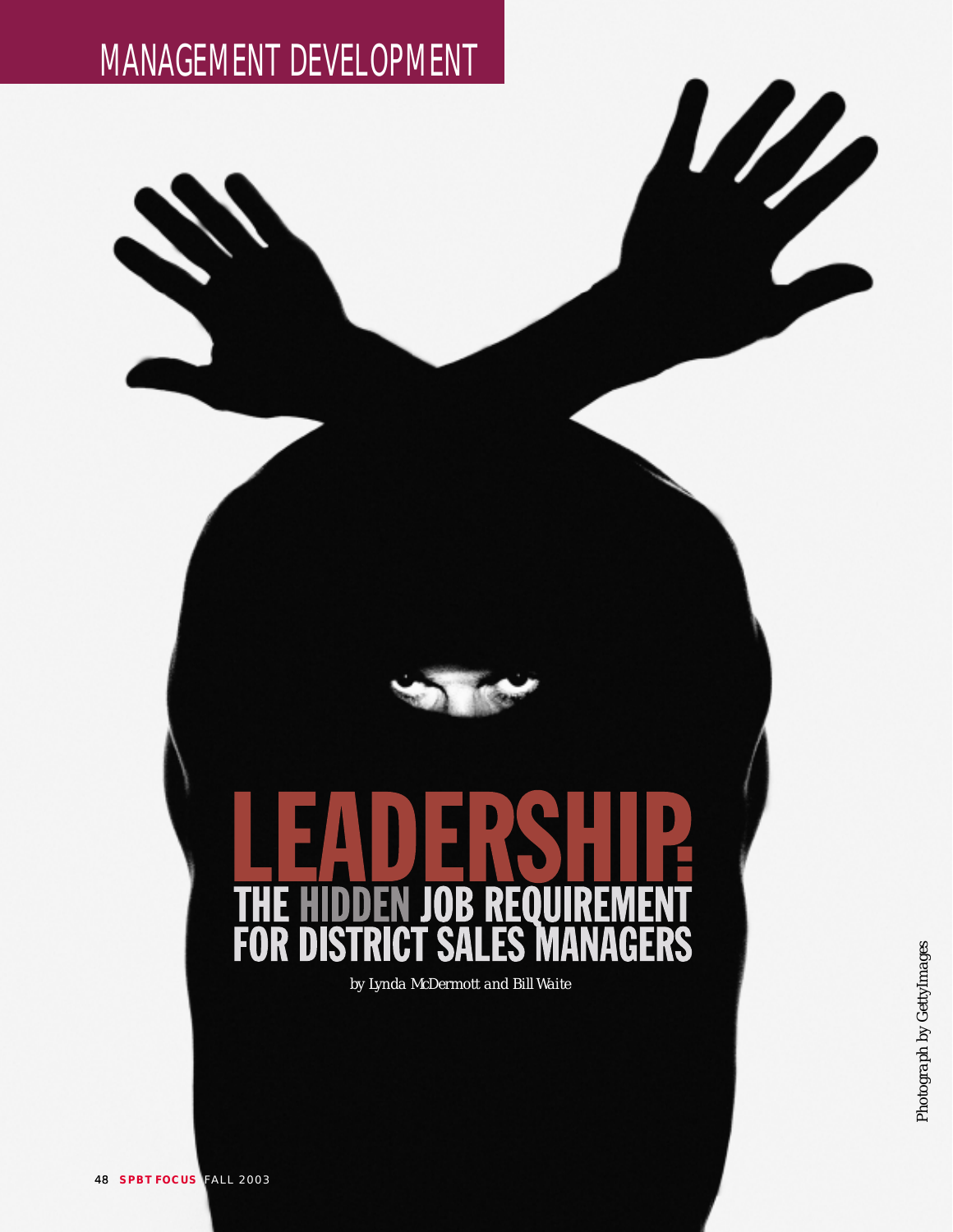In today's fast-paced business world, training heads are consumed with a wide range of duties. One of their most important responsibilities is to stay informed of what other companies are doing and what the current best practices are. Yet many training heads admit that day-to-day demands make this extremely difficult, and keeping an eye on what's going on outside the company is the one duty they are most likely to neglect. For a training organization, that can be dangerous.

T he organizational chart for any given pharmaceutical or biotech company isn't likely to include a position called District Sales Leader… though maybe it should. Those who take on this important position are expected to act as more than just managers. In fact, effective leadership is essential to their success (even if no one bothers to tell them that in advance).As such, the best training and coaching efforts aimed at developing new district sales managers into their role focus not only on building strong management skills, but also on developing solid leadership competencies.

| <b>Management Role</b>    | <b>Leadership Role</b>             |
|---------------------------|------------------------------------|
| Plan and budget           | Create a vision                    |
| Organize and staff        | Align people                       |
| Control and problem solve | Motivate and inspire               |
| Evaluate                  | Share power and coach              |
| Supervise and persuade    | Use influence and build commitment |
| Manage behavior           | Focuses on results                 |
| Be reactive               | Be proactive                       |

Figure 1

While the differences between management and leadership are sometimes hard to pinpoint, there are certain distinguishing elements (see Figure 1). In general, managers are concerned with getting things done—planning, organizing, and controlling to ensure that work is accomplished on time and in line with certain specifications or desired outcomes. Leaders, however, center more on motivating, empowering, and getting results through others. They demonstrate the ability to think strategically and influence the attitudes and behaviors of a group toward achieving mutual goals. They hold a broad organizational perspective, generate innovative and creative solutions, and accept accountability for business results.

Of course, the ideal is to combine, balance, and move seamlessly between the two realms, as each is required for overall effectiveness. For example, a leader with a tremendous vision won't get far without the ability, a la Star Trek's highly effective Captain Jean Luc Picard, to "make it so."

For most people new to the district sales manager position, this is their first managerial job.As former sales reps,they were individual contributors, concerned primarily with their own territories and sales targets. This new role may well be their first encounter with others looking to them for leadership. While myth would have it that leaders are born, not made, our experience has shown repeatedly that once you identify critical leadership competencies and make people aware of how closely their behaviors match those competencies, you are then in a position to coach and train them toward more effective leadership practices.

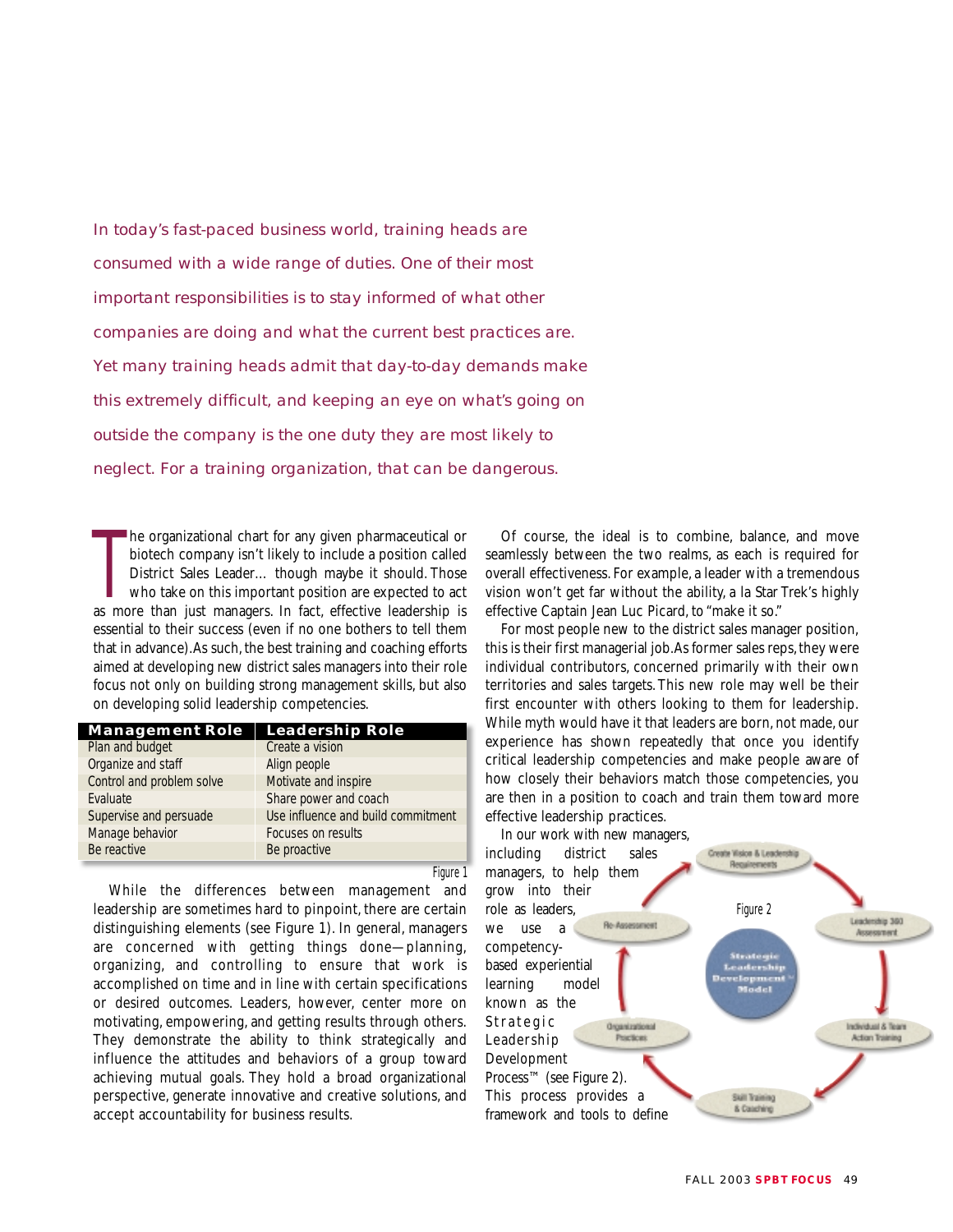



the leadership practices necessary to meet an organization's competitive business goals;and to devise and implement practical, targeted strategies designed to develop and strengthen the use of those practices. It can be the basis for formal leadership development programs as well as to facilitate leadership coaching.

## **DEFINING LEADERSHIP REQUIREMENTS**

Leaders don't lead in a vacuum.Nor is there a single leadership style or fixed set of behaviors suitable to every district sales manager in any pharmaceutical or biotech company. Instead, the demand for leadership must be defined for that specific position within a specific organization. Accordingly, the first stage in the Strategic Leadership Development Process involves defining the results the particular company or sales force organization is trying to achieve and the leader's organizational context. Only when the big-picture goals and operating context are clear can you determine the leadership practices required to move the organization forward.

As an example, at EquiPro International, we worked with Pfizer Pharmaceuticals to establish a leadership development program for its worldwide organization, consisting of subsidiaries in more than 40 countries.The process began with each country manager (the executive heading operations in each country) gathering his or her direct reports together to discuss this question: "Given the company's mission and our specific vision and goals over the next two to three years, what type of leadership will we need?" The question was then cascaded down by the vice president of sales into each business unit/territory.The result was a discrete set of leader behaviors considered critical for success in each country's

| n wild distillated a visit with the property of the property of the control of the control of the property of<br>Creating a Vision [ Following Through<br><b>Creating a Vision</b> |                          |
|------------------------------------------------------------------------------------------------------------------------------------------------------------------------------------|--------------------------|
| Conservative                                                                                                                                                                       | Control                  |
| Innovative                                                                                                                                                                         | Feedback                 |
| Technical                                                                                                                                                                          |                          |
| Self                                                                                                                                                                               |                          |
| <b>Strategic</b>                                                                                                                                                                   |                          |
| <b>Developing Fellowship</b>                                                                                                                                                       | <b>Achieving Results</b> |
| Persuasive                                                                                                                                                                         | <b>Management Focus</b>  |
| Outgoing                                                                                                                                                                           | Dominant                 |
| Excitement                                                                                                                                                                         | Production               |
| Restraint                                                                                                                                                                          |                          |
| <b>Implementing the Vision</b>                                                                                                                                                     | <b>Team Playing</b>      |
| Structuring                                                                                                                                                                        | Cooperation              |
| <b>Tactical</b>                                                                                                                                                                    | Consensual               |
| Communication                                                                                                                                                                      | Authority                |
| Delegation                                                                                                                                                                         | Empathy                  |

**LEADERSHIP EFFECTIVENESS ANALYSIS**TM

Figure 3 Copyright © MRG

pharmaceutical sales organization, which in turn informed the kind of leadership developmental initiatives necessary to foster those behaviors right down to the district sales manager level.

Along with the overarching organizational vision, various aspects of a district sales manager's operating context should be considered. For example, evaluate what the district sales manager role has entailed in the past, what the organization now requires from that role, and how the role must change based on the results required and any projected industry changes.Also, determine any unique challenges that individual managers may face, such as having an inexperienced staff or a highly competitive geographic area. The key is to take into account any forces, internal and external, that could affect and shape the appropriate leadership criteria.

### **ASSESSING LEADERSHIP PERFORMANCE**

A selected set of strategic leadership requirements provides a benchmark for assessing—and reassessing,

over time—the leadership practices of individual district sales managers. The assessment tool we typically use for this purpose is Leadership 360® , developed and licensed by the Management Research Group (MRG).

Leadership 360® encompasses 22 specific dimensions of leadership behavior, measured against six essential functions of the leadership role (see Figure 3). By conducting evaluations on a 360-degree basis (self, boss, peer, and direct report ratings), organizations can gain a broad perspective on a leader/manager's effectiveness relative to the established leadership requirements.

In addition to highlighting individual competencies, Leadership 360® also reveals performance gaps, such as areas of disparity between demonstrated behaviors and required leadership practices. Critical in this regard are the perception of others. For example, individuals may have clear notions about their strengths and weaknesses, yet feedback from bosses or peers might emphasize entirely different aspects of their performance.

With district sales managers new to the position, we recommend they spend at least six months on the job before a formal assessment is done. At the onset, however, they need to be informed of the leadership behaviors expected of them.They should then receive regular coaching and timely feedback relative to those expectations in their first several months on the job. Managers also could take part in formal training programs if they clearly need certain skills training in order to meet those initial expectations.